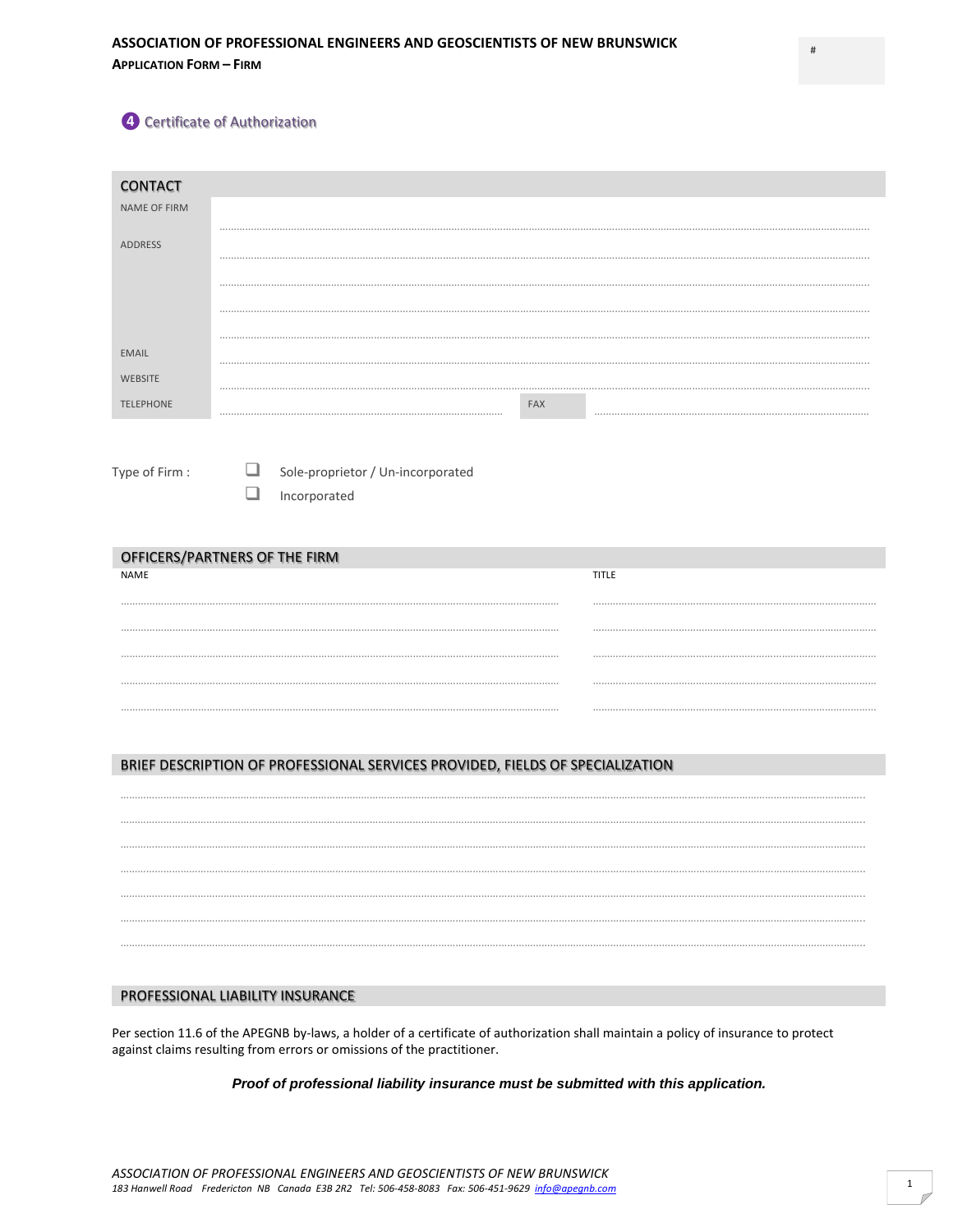| NAMES in full of all engineers and geoscientists, with their discipline, who will be in charge of the engineering or geosciences<br>being done by your firm in New Brunswick. All individuals must be registered or licenced with APEGNB. |                   |  |  |  |  |  |
|-------------------------------------------------------------------------------------------------------------------------------------------------------------------------------------------------------------------------------------------|-------------------|--|--|--|--|--|
| <b>NAME</b>                                                                                                                                                                                                                               | <b>DISCIPLINE</b> |  |  |  |  |  |
|                                                                                                                                                                                                                                           |                   |  |  |  |  |  |
|                                                                                                                                                                                                                                           |                   |  |  |  |  |  |
|                                                                                                                                                                                                                                           |                   |  |  |  |  |  |
|                                                                                                                                                                                                                                           |                   |  |  |  |  |  |
|                                                                                                                                                                                                                                           |                   |  |  |  |  |  |
|                                                                                                                                                                                                                                           |                   |  |  |  |  |  |
|                                                                                                                                                                                                                                           |                   |  |  |  |  |  |
|                                                                                                                                                                                                                                           |                   |  |  |  |  |  |
|                                                                                                                                                                                                                                           |                   |  |  |  |  |  |
|                                                                                                                                                                                                                                           |                   |  |  |  |  |  |
|                                                                                                                                                                                                                                           |                   |  |  |  |  |  |

| NEW BRUNSWICK PROJECTS |  |
|------------------------|--|
|                        |  |
|                        |  |
|                        |  |
|                        |  |
|                        |  |
|                        |  |
|                        |  |
|                        |  |
|                        |  |
|                        |  |

## **STATEMENTS AND CERTIFICATION**

I hereby certify all information in this application to be true and correct AND that proof of professional liability insurance is attached.

AUTHORIZED SIGNING OFFICER

| PLEASE PRINT NAME IN FULL                                                                                                                                                                     | TITLE          |  |  |  |
|-----------------------------------------------------------------------------------------------------------------------------------------------------------------------------------------------|----------------|--|--|--|
| SIGNATURE                                                                                                                                                                                     | DATF           |  |  |  |
| <b>SAVE AS</b><br>Please note: Any changes regarding the information on this application must be reported to the<br>Registrar, in writing, within 30 days after the effective date of change. |                |  |  |  |
| <b>BOE</b>                                                                                                                                                                                    | <b>COUNCIL</b> |  |  |  |
| ASSOCIATION OF PROFESSIONAL ENGINEERS AND GEOSCIENTISTS OF NEW BRUNSWICK                                                                                                                      |                |  |  |  |

183 Hanwell Road Fredericton NB Canada E3B 2R2 Tel: 506-458-8083 Fax: 506-451-9629 info@apeqnb.com